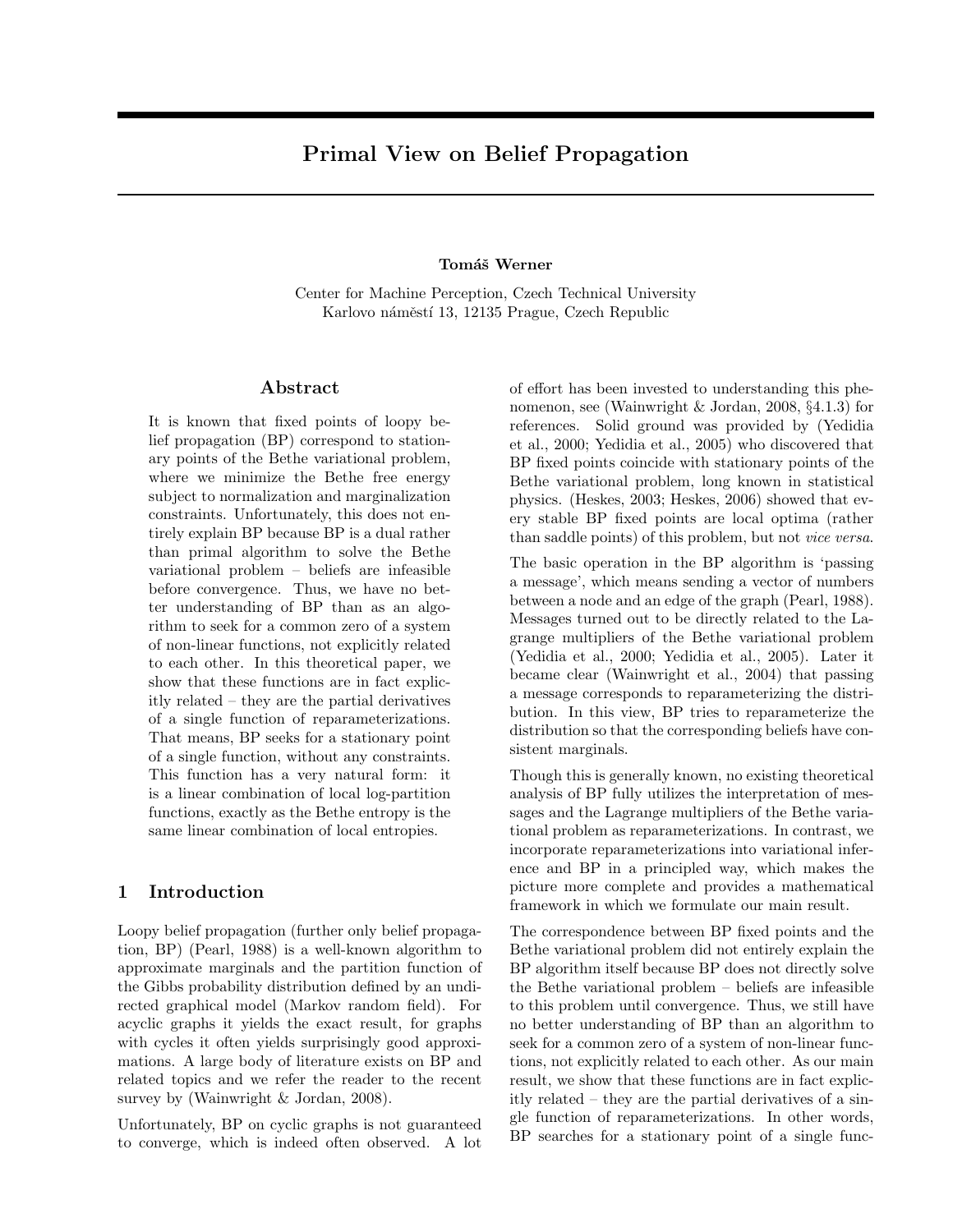tion, without any constraints. This function has a very natural form: it is a linear combination of local logpartition functions, exactly as the Bethe entropy is the same linear combination of local entropies. We show that BP fixed points are in one-to-one correspondence with stationary points of this function and that all these points are saddles<sup>1</sup>.

Several versions of BP and related free energies exist. Originally, BP was formulated for models with pairwise interactions. We formulate our result for the factor-graph BP (Kschischang et al., 2001), which permits interactions of arbitrary order. We currently do not consider more complex versions, cluster variation methods and generalized BP (Yedidia et al., 2005).

### 2 Exponential families

Here we recall the basics of exponential families of probability distributions, which offer a convenient formalism to reason about graphical models (Wainwright & Jordan, 2008). In  $\S 2.3$ , we incorporate the concept of reparameterizations in overcomplete exponential families in a more principled way than other authors – which is important for graphical models, where reparameterizations play a crucial rôle.

Let X and I be finite sets and  $\phi: X \to \mathbb{R}^I$ . The discrete exponential family is a family of probability distributions

$$
p(x|\theta) = \exp[\theta \phi(x) - F(\theta)] \tag{1}
$$

instantiated by triplet  $(X, I, \phi)$  and parameterized by vector  $\theta \in \mathbb{R}^I$ . We understand  $\theta$  as a row vector and  $\phi(x)$  as a column vector, so that  $\theta\phi(x) = \sum_{i \in I} \theta_i \phi_i(x)$ . The normalization term

$$
F(\theta) = \bigoplus_{x \in X} \theta \phi(x) \tag{2}
$$

is the *log-partition function* and  $a \oplus b = \log(e^a + e^b)$ denotes the *log-sum-exp operation*. Operation  $\oplus$  is associative and commutative and + distributes over  $\oplus$ .

We assume in §2.1 and §2.2 that the functions  $\phi_i$  are affinely independent, i.e., they form a minimal representation of the family. We relax this later in §2.3.

#### 2.1 Mean parameters

The mean values of functions  $\phi_i$  with respect to distribution (1) are the mean parameters of the distribution

$$
\mu = \sum_{x \in X} p(x|\theta)\phi(x) = \frac{\sum_{x \in X} \phi(x) \exp \theta \phi(x)}{\sum_{x \in X} \exp \theta \phi(x)} \tag{3}
$$

which is a column vector. The map  $\theta \mapsto \mu$  defined by (3) will be denoted  $m: \mathbb{R}^I \to \mathbb{R}^I$ . Parameters  $\theta$ are *uniquely* determined by  $\mu$  by solving the equation system  $\mu = m(\theta)$ . Mean parameters are related with the log-partition function by

$$
\frac{\mathrm{d}F(\theta)}{\mathrm{d}\theta} = m(\theta) \tag{4}
$$

Let  $\phi(X) = \{ \phi(x) \mid x \in X \}$  denote the range of  $\phi$ , a finite set of vectors from  $\mathbb{R}^{\hat{I}}$ . The set of all realizable mean value vectors of  $\phi$  is the convex hull of  $\phi(X)$ ,

$$
conv \phi(X) = \left\{ \sum_{x \in X} p(x)\phi(x) \mid p(x) \ge 0, \sum_{x \in X} p(x) = 1 \right\}
$$

where  $p$  stands for all possible distributions over  $X$ , not necessarily from the family. Every element of conv  $\phi(X)$  with  $p(x) > 0$  (i.e., a strictly positive convex combination of  $\phi$ ) can be obtained also as the mean of  $\phi$  over a distribution from the family – thus, the range  $m(\mathbb{R}^I)$  of the map m is the interior of conv  $\phi(X)$ .

#### 2.2 Entropy and convex conjugacy

The entropy of distribution (1) as a function of  $\theta$  equals  $F(\theta) - \theta m(\theta)$ . Let  $H(\mu)$  denote the entropy of the distribution as a function of  $\mu$ . It is defined implicitly: we first take any  $\theta$  satisfying  $\mu = m(\theta)$  and then let  $H(\mu) = F(\theta) - \theta\mu$ . The function H is positive and concave and its domain is the interior of conv  $\phi(X)$ .

The functions  $F$  and  $-H$  are related by convex conjugacy (Legendre-Fenchel transform), which says that any  $\mu$  from the interior of conv  $\phi(X)$  and any  $\theta$  satisfy Fenchel's inequality

$$
F(\theta) - H(\mu) - \theta \mu \ge 0 \tag{5}
$$

where equality holds if and only if  $\mu = m(\theta)$ . An alternative view of (5) is that  $F(\theta) - H(\mu) - \theta\mu$  is the KL-divergence between the distribution determined by  $\theta$  and the distribution determined by  $\mu$ .

Notice that the equality (4) can be obtained by minimizing the left-hand side of (5) with respect to  $\theta$ . Similarly, minimizing with respect to  $\mu$  yields

$$
\frac{\mathrm{d}H(\mu)}{\mathrm{d}\mu} = -\theta \tag{6}
$$

where  $\theta$  is the (unique) solution of  $m(\theta) = \mu$ .

#### 2.3 Reparameterizations

Now, suppose the basis functions  $\phi_i$  are affinely dependent, that is, they form an overcomplete representation of the family. These dependencies can be written as

$$
A\phi(x) = 0, \quad B\phi(x) = 1 \qquad \forall x \in X \tag{7}
$$

<sup>1</sup>These saddle points should not be confused with the saddle points in the double-loop algorithms to minimize the Bethe free energy (Heskes, 2003; Heskes, 2006).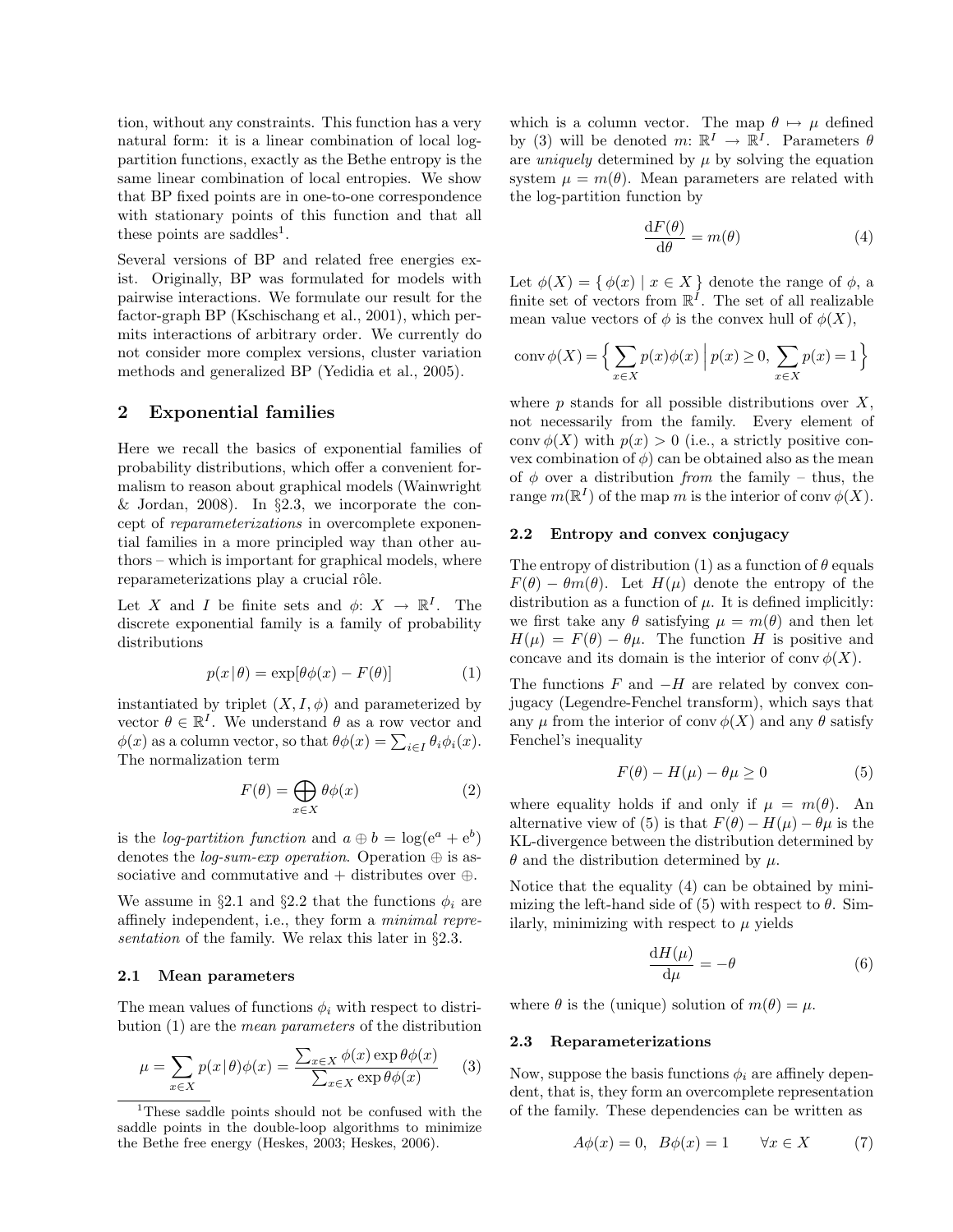for some matrices A and B, where 0 and 1 denote here column vectors of zeros and ones. Thus, matrix A captures homogeneous dependencies and matrix B captures inhomogeneous dependencies. It follows that

aff 
$$
\phi(X) = {\mu \in \mathbb{R}^I | A\mu = 0, B\mu = 1}
$$

is the affine hull of the set  $\phi(X)$ .

Let  $\alpha$  and  $\beta$  be arbitrary row vectors and let

$$
\theta' = \theta + \alpha A + \beta B \tag{8}
$$

Then,  $\theta'\phi(x) = \theta\phi(x) + \beta 1$  and  $F(\theta') = F(\theta) + \beta 1$ . It follows that transformation (8) preserves distribution (1) and it is thus a reparameterization of the distribution. We will refer to the subclass of reparameterizations with  $\beta = 0$  as homogeneous reparameterizations.

For an overcomplete representation,  $\theta$  is no longer determined by  $\mu$  uniquely but only up to reparameterizations,  $m(\theta + \alpha A + \beta B) = m(\theta)$ .

Moreover, equality (6) can no longer be used because the partial derivatives of  $H(\mu)$  are undefined – only directional derivatives parallel to the space aff  $\phi(X)$ are defined. Let

$$
\nabla_{\nu} H(\mu) = \lim_{t \to 0} \frac{H(\mu + t\nu) - H(\mu)}{t} = \left. \frac{\mathrm{d}H(\mu + t\nu)}{\mathrm{d}t} \right|_{t=0}
$$

denote the directional derivative of  $H(\mu)$  in direction  $\nu \in \mathbb{R}^I$ . To be parallel to aff  $\phi(X)$ ,  $\nu$  has to satisfy  $A\nu = 0$  and  $B\nu = 0$ . Then (6) generalizes to

$$
\nabla_{\nu} H(\mu) = -\theta \nu \qquad \forall \nu \colon A \nu = 0, \; B \nu = 0 \qquad (9)
$$

This is consistent with the fact that  $\theta \nu$  is invariant to reparameterizations,  $(\theta + \alpha A + \beta B)\nu = \theta \nu$ .

# 3 Gibbs distribution

In §3, we show how the Gibbs distribution on a graphical model arises as a special exponential family.

Let V be a set of variables. Let  $E \subseteq 2^V$  be a set variable subsets, i.e.,  $(V, E)$  is a hypergraph<sup>2</sup>. We assume  $E$  contains no one-element subsets. A variable  $v$  takes states  $x_v \in X_v$ , where  $X_v$  is a finite domain of the variable. For a hyperedge  $a \in E$ , let  $X_a = \mathsf{X}_{v \in a} X_v$  denote the Cartesian product of domains of variables a. Elements of  $X_a$  will be denoted  $x_a$ .

We instantiate  $(X, I, \phi)$  such that distribution (1) becomes the Gibbs distribution on hypergraph  $(V, E)$ . Let  $X = X_V$  be the Cartesian product of all variable domains. Let

$$
I = \{(v, x_v) \mid v \in V, x_v \in X_v\} \cup \{(a, x_a) \mid a \in E, x_a \in X_a\}
$$

For  $i \in I$ , we denote the *i*-component of vector  $\theta$  and  $\mu$ by  $\theta_v(x_v), \theta_a(x_a)$  and  $\mu_v(x_v), \mu_a(x_a)$ , respectively. Let  $\phi: X \to \{0,1\}^I$  be indicator functions chosen such that

$$
\theta\phi(x) = \sum_{v \in V} \theta_v(x_v) + \sum_{a \in E} \theta_a(x_a) \tag{10}
$$

Now, distribution (1) is the Gibbs distribution and  $\mu = m(\theta)$  are its marginals,

$$
\mu_v(x_v) = \sum_{x_{V \setminus v}} p(x|\theta), \qquad \mu_a(x_a) = \sum_{x_{V \setminus a}} p(x|\theta)
$$

The polytope conv  $\phi(X)$  contains all realizable marginal vectors  $\mu$  and is known as the *marginal poly*tope (Wainwright & Jordan, 2008). Moreover, for this choice of  $(X, I, \phi)$  we have  $\{0, 1\}^I \cap \text{aff } \phi(X) = \phi(X)$ .

#### 3.1 Affine dependencies

Now we specify matrices  $A$  and  $B$ , which capture affine dependencies among functions  $\phi_i$ . We do this indirectly, by writing down products  $A\mu$ ,  $B\mu$ ,  $\alpha A$  and  $\beta B$ .

Equation systems  $A\mu = 0$  and  $B\mu = 1$  turn out to be the familiar marginalization and normalization conditions, respectively:

$$
\sum_{x_a \setminus v} \mu_a(x_a) - \mu_v(x_v) = 0 \tag{11a}
$$

$$
\sum_{x_v} \mu_v(x_v) = 1, \quad \sum_{x_a} \mu_a(x_a) = 1 \tag{11b}
$$

Let us remark that (11a) describes only a subset of all existing homogeneous dependencies among  $\phi_i$ , namely those that couple hyperedges with variables, and omits those that couple pairs of hyperedges. But this is a limitation of the factor-graph BP compared to the generalized BP. All existing dependences would be described by  $\sum_{x_{a\backslash b}} \mu_a(x_a) = \sum_{x_{b\backslash a}} \mu_b(x_b)$ . If  $E \subseteq {V \choose 2}$  is an ordinary graph (that means, there are only pairwise interactions), (11a) describes all existing dependencies.

Reparameterization  $\theta' = \theta + \alpha A + \beta B$  reads

$$
\theta_v'(x_v) = \theta_v(x_v) - \sum_{a \ni v} \alpha_{av}(x_v) + \beta_v \tag{12a}
$$

$$
\theta'_a(x_a) = \theta_a(x_a) + \sum_{v \in a} \alpha_{av}(x_v) + \beta_a \tag{12b}
$$

Let us explain the detailed meaning of (12).

We define the *elementary homogeneous reparameteri*zation as follows: pick any pair  $(a, v)$  with  $v \in a$ , subtract an arbitrary unary function  $\alpha_{av}(\cdot)$  from function  $\theta_v(\cdot)$ , and add the same function to  $\theta_a(\cdot)$ :

$$
\theta_v'(x_v) \leftarrow \theta_v(x_v) - \alpha_{av}(x_v) \tag{13a}
$$

$$
\theta_a'(x_a) \leftarrow \theta_a(x_a) + \alpha_{av}(x_v) \tag{13b}
$$

<sup>2</sup>Though we consider the factor-graph BP in the paper, we do not use the concept of a factor graph – we use a hypergraph instead, which is clearly equivalent.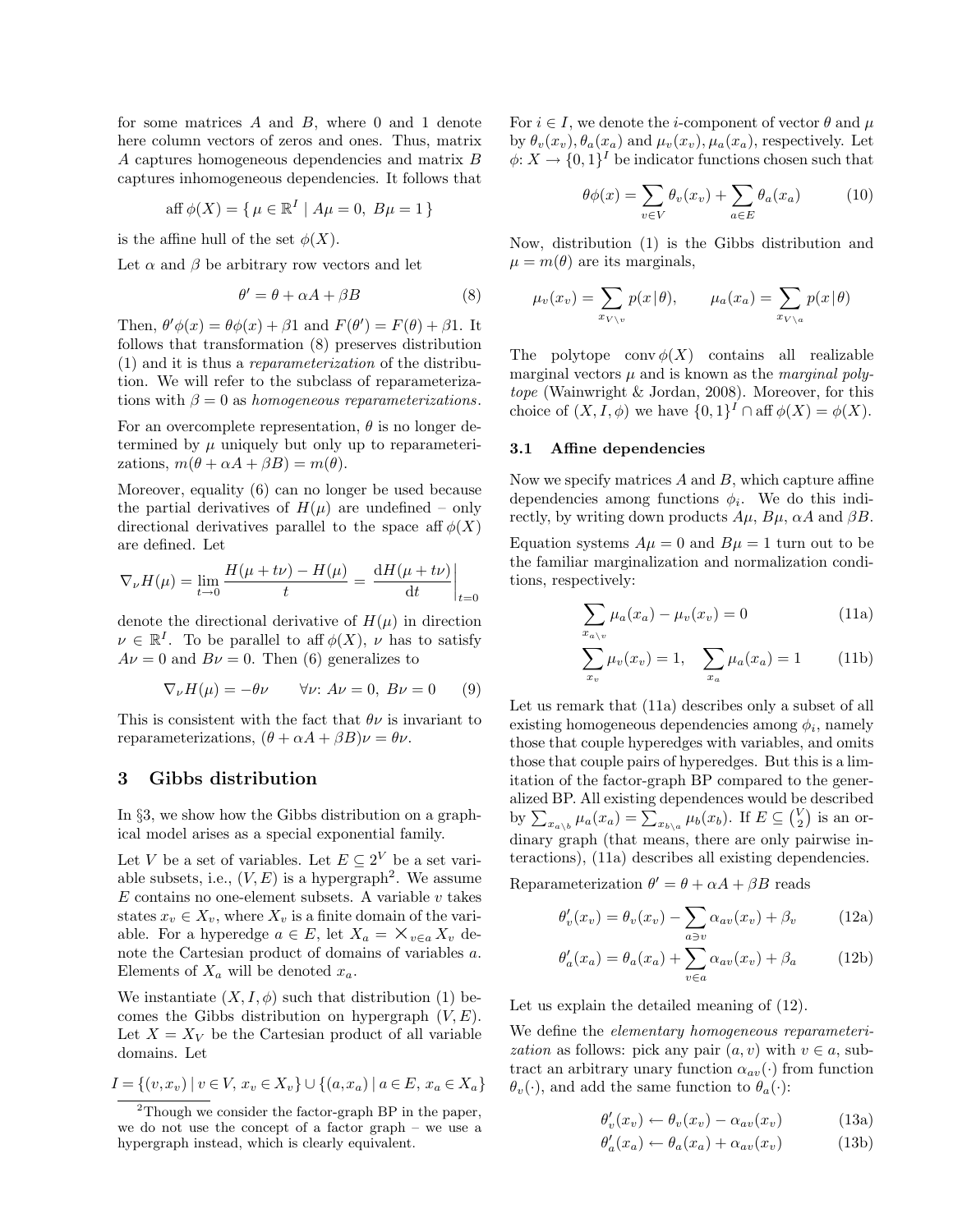Since  $\alpha_{av}(x_v)$  cancels out, this preserves the sum  $\theta_v(x_v) + \theta_a(x_a)$  and hence also the function (10). Applying transformations (13) to all pairs  $(a, v)$  yields the terms with  $\alpha$  in (12), i.e., the homogeneous reparameterization  $\theta' = \theta + \alpha A$ .

Reparameterization  $\theta' = \theta + \beta B$  simply adds constants  $\beta_v$ ,  $\beta_a$  to all functions  $\theta_v(\cdot)$ ,  $\theta_a(\cdot)$ .

Let us point out that papers on graphical models usually mean by 'reparameterizations' only homogeneous reparameterizations, or are not explicit about that.

Reparameterizations in the form (12) and (13) were first used by (Shlezinger, 1976) in LP relaxation of the problem  $\max_{x \in X} \theta \phi(x)$  (i.e., finding modes of a Gibbs distribution). More can be found in modern revisions (Werner, 2007; Werner, 2010) of this approach.

# 4 Belief propagation

In the most general formulation (Yedidia et al., 2005), BP and related algorithms and free energies start with decomposing the original hypergraph into a collection of sub-hypergraphs (typically, hypertrees). Each subhypergraph is assigned a counting number (negative, zero, or positive) such that every hyperedge of the original hypergraph is counted exactly once in total.

In the factor-graph BP, our hypergraph  $(V, E)$  is decomposed into the collection of sub-hypergraphs  $E^v$ and  $E^a$ , where  $v \in V$  and  $a \in E$ . Hypergraph  $E^v$ contains only variable v. Hypergraph  $E^a$  contains hyperedge a and variables  $v \in a$ . The counting number of  $E^a$  equals 1 and the counting number of  $E^v$  equals  $1 - n_v$ , where  $n_v = \sum_{a \ni v} 1$ .

Each sub-hypergraph defines its own local Gibbs distribution. Let the distribution on  $E^v$  and  $E^a$  be denoted respectively by

$$
p^{v}(x_v | \theta) = \exp \left[\theta_v(x_v) - F^v(\theta)\right]
$$
 (14a)

$$
p^{a}(x_{a}|\theta) = \exp \left[\theta_{a}(x_{a}) + \sum_{v \in a} \theta_{v}(x_{v}) - F^{a}(\theta)\right]
$$
 (14b)

where the local log-partition functions read

$$
F^v(\theta) = \bigoplus_{x_v} \theta_v(x_v)
$$
 (15a)

$$
F^{a}(\theta) = \bigoplus_{x_a} \left[ \theta_a(x_a) + \sum_{v \in a} \theta_v(x_v) \right]
$$
 (15b)

Similarly, the entropies of distributions  $(14)$  read<sup>3</sup>

$$
H^v(\mu) = -\sum_{x_v} \mu_v(x_v) \log \mu_v(x_v) \tag{16a}
$$

$$
H^{a}(\mu) = -\sum_{x_a} \mu_a(x_a) \log \mu_a(x_a) \qquad (16b)
$$

Let us define two functions

$$
\tilde{F}(\theta) = \sum_{v \in V} (1 - n_v) F^v(\theta) + \sum_{a \in E} F^a(\theta) \tag{17}
$$

$$
\tilde{H}(\mu) = \sum_{v \in V} (1 - n_v) H^v(\mu) + \sum_{a \in E} H^a(\mu) \tag{18}
$$

While the function  $\tilde{H}$  is the well-known Bethe entropy approximation,  $\tilde{F}$  can be seen as the 'Bethe logpartition function'. To our knowledge, the function  $\tilde{F}$ was not mentioned in previous works.

Next we proceed as follows. In §4.1 we define the BP algorithm and its fixed points. Then we give two interpretations of BP fixed points:

- In §4.2 we recall the well-known result by (Yedidia et al., 2000; Yedidia et al., 2005) that BP fixed points correspond to stationary points of the (negative) Bethe free energy  $\theta\mu + H(\mu)$  on the space  $\{\mu > 0 \mid A\mu = 0, B\mu = 1\}.$  We refer to this as the dual interpretation.
- In §4.3 we present our main result, that BP fixed points correspond to stationary points of the function  $F(\theta)$  on the space of homogeneous reparameterizations of  $\theta$ . We refer to this as the *primal* interpretation.

Here, we use the term 'stationary point' in a slightly broader meaning than is usual: a stationary point of a function on an affine space is a point where all directional derivatives parallel to that space vanish.

#### 4.1 BP algorithm and its fixed points

Usually, BP is formulated in terms of passing messages, following (Pearl, 1988). We formulate it here in terms of reparameterizations. Our formulation is related to but different from (Wainwright et al., 2004).

In BP, probabilities (14) are seen as approximations of the true variable and hyperedge marginals of the Gibbs distribution (1). For a general  $\theta$ , they fail to satisfy the marginal consistency condition

$$
\sum_{x_{a\setminus v}} p^a(x_a|\theta) = p^v(x_v|\theta)
$$
 (19)

which has to be satisfied by true marginals. The BP algorithm seeks to reparameterize  $\theta$  such that (19) holds. Since functions (14) are invariant to reparameterizations  $\theta' = \theta + \beta B$ , only homogeneous reparameterizations can be considered. Plugging (14) into (19) yields

$$
\bigoplus_{x_{a\backslash v}} \left[ \theta_a(x_a) + \sum_{u \in a\backslash v} \theta_u(x_u) \right] = \text{const}_{av} \tag{20}
$$

where  $\text{const}_{av} = F^a(\theta) - F^v(\theta)$  are constants independent on  $x_v$ . We define a *BP* fixed point to be a vector  $\theta$  satisfying (20).

<sup>&</sup>lt;sup>3</sup>It might seem surprising that numbers  $\mu_v(x_v)$  for  $v \in a$ are absent in (16b). But (16b) is correct, variables really have zero counting numbers in hypergraph  $E^a$ .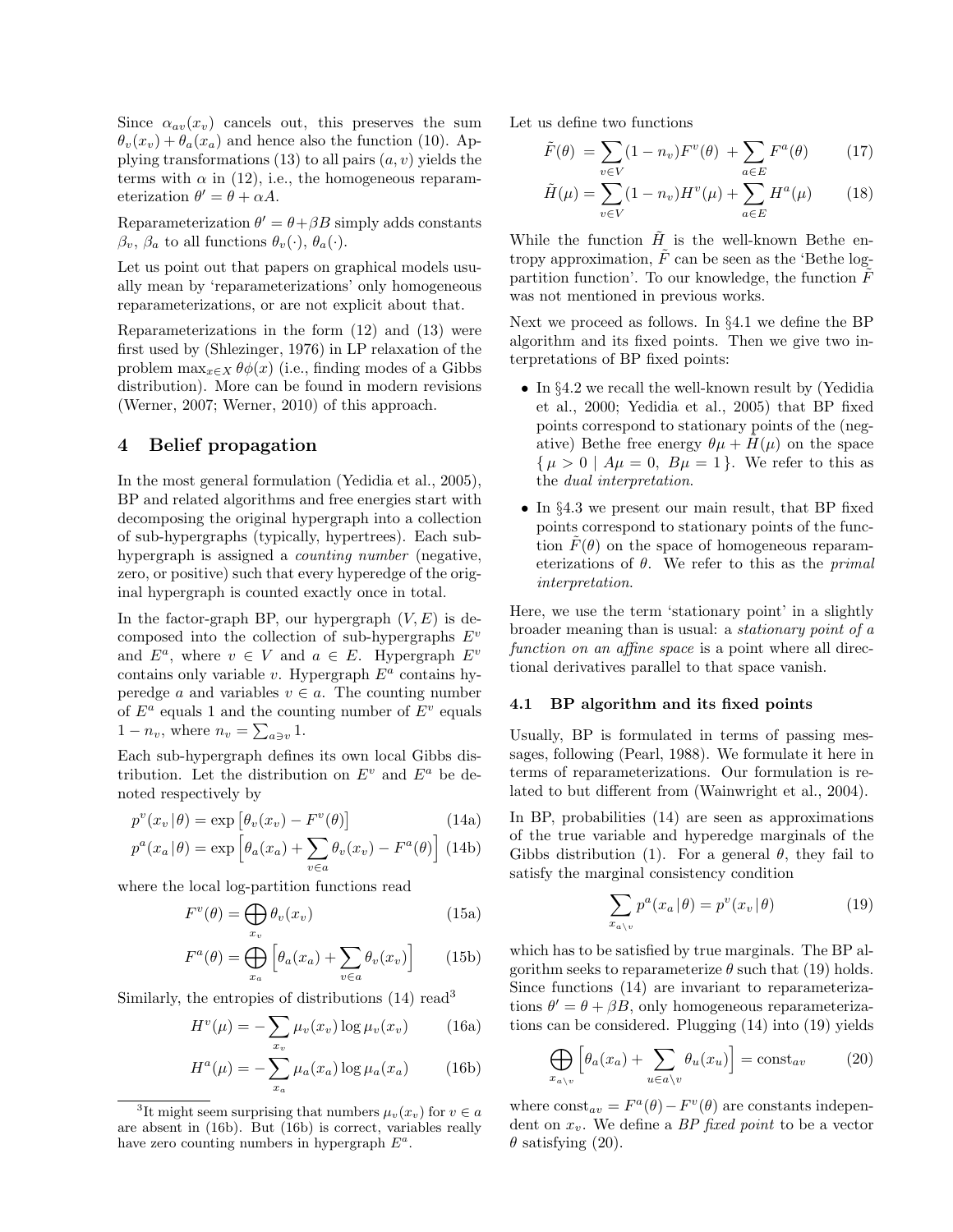A single update of the BP algorithm (its serial version) enforces condition (20) to hold for a single pair  $(a, v)$  by applying the elementary homogeneous reparameterization (13) to the pair  $(a, v)$ . This determines  $\alpha_{av}(\cdot)$  in (13) up to a constant. This constant is set so that  $\bigoplus_{x_v} \alpha_{av}(x_v) = \bigoplus_{x_v} 0$ , which ensures that numbers  $\theta$  stay bounded during the algorithm.

In our exponential family formalism, the BP fixed point condition can be stated concisely as follows. Let a map  $\mu = \tilde{m}(\theta)$  be defined by  $\mu_v(x_v) = p^v(x_v | \theta)$ ,  $\mu_a(x_a) = p^a(x_a | \theta)$ . Map  $\tilde{m}$  can be seen as an approximation of the true marginal map  $m$ . Now, BP fixed point condition (19) reads simply  $A\tilde{m}(\theta) = 0$ .

The true map m satisfies  $Am(\theta) = 0$ ,  $Bm(\theta) = 1$  and  $m(\theta + \alpha A + \beta B) = m(\theta)$ . In contrast,  $\tilde{m}$  satisfies only  $B\tilde{m}(\theta) = 1$  and  $\tilde{m}(\theta + \beta B) = \tilde{m}(\theta)$  in general. BP seeks to reparameterize  $\theta$  such that also  $A\tilde{m}(\theta) = 0$ , i.e., to solve the system  $A\tilde{m}(\theta + \alpha A) = 0$  for  $\alpha$ .

#### 4.2 Dual interpretation of BP

In variational inference (Wainwright & Jordan, 2008), the log-partition function  $F$  and marginals  $m$  are computed indirectly via convex conjugacy between F and  $-H$ . Fenchel's inequality (5) implies that

$$
F(\theta) = \max\{\theta\mu + H(\mu) \mid \mu > 0, \ \mu \in \operatorname{conv}\phi(X)\} \tag{21}
$$

where the optimum is attained at  $\mu = m(\theta)$ . This so far provides no advantage because both the marginal polytope conv  $\phi(X)$  and the entropy function H are defined in an intractable way. The trick is to replace them with their tractable approximations. Then, the optimal argument and value of (21) is an approximation of the true  $m(\theta)$  and  $F(\theta)$ , respectively.

If the polytope conv  $\phi(X)$  is approximated with the 'local polytope' (Wainwright & Jordan, 2008)

$$
[0,1]^I \cap \text{aff } \phi(X) = \{ \mu \ge 0 \mid A\mu = 0, B\mu = 1 \} \tag{22}
$$

and the true entropy  $H$  with the Bethe entropy (18), we obtain the Bethe variational problem

$$
\max\{\theta\mu + \tilde{H}(\mu) \mid \mu > 0, A\mu = 0, B\mu = 1\}
$$
 (23)

where  $-\theta\mu - \tilde{H}(\mu)$  is known as the Bethe free energy. In general,  $[0,1]^I \cap \text{aff } \phi(X) \supset \text{conv } \phi(X)$  and  $\tilde{H} \neq H$ . However, if the factor graph of our graphical model is acyclic then  $[0, 1]^I \cap \text{aff } \phi(X) = \text{conv } \phi(X)$  and  $\tilde{H} = H$ . (Wainwright & Jordan, 2008; Yedidia et al., 2005).

Let us emphasize that the BP algorithm does not directly solve problem (23). BP maintains  $\mu = \tilde{m}(\theta)$ , which ensures  $\mu > 0$  and  $B\mu = 1$ , and tries to reparameterize  $\theta$  so that  $A\mu = 0$ . Thus,  $\mu$  is infeasible to (23) until BP converges. Operating on the Lagrange multipliers of  $(23)$ , BP is a *dual* algorithm to solve  $(23)$ .

(Yedidia et al., 2005) showed that BP fixed points correspond to stationary points of problem (23). We need to say precisely what is meant by this correspondence because we defined BP fixed points in terms of  $\theta$  and stationary points of  $(23)$  in terms of  $\mu$ . The correspondence is given by the map  $\mu = \tilde{m}(\theta)$ . This map is oneto-one up to adding constants to functions  $\theta_n(\cdot), \theta_n(\cdot),$ i.e., up to reparameterizations  $\theta \leftarrow \theta + \beta B$ .

Moreover, notice that the objective of (23) is invariant to homogeneous reparameterizations because  $(\theta + \alpha A)\mu = \theta\mu$  for feasible  $\mu$ .

With this understanding, we can state Yedidia's result.

**Theorem 1.** If  $\theta$  and  $\mu$  correspond through  $\mu = \tilde{m}(\theta)$ , the following statements are equivalent:

- $A\tilde{m}(\theta) = 0$ , *i.e.*,  $\theta$  *is a BP fixed point.*
- $\mu$  is a stationary point of  $\theta\mu + \tilde{H}(\mu)$  on the set  $\{\mu > 0 \mid A\mu = 0, B\mu = 1\}.$

Let us remark that, by the discussion in  $\S 2.3$ , the second statement says that the directional derivative of  $\theta\mu + H(\mu)$  vanishes in all directions parallel to aff  $\phi(X)$ :

$$
\nabla_{\nu}\tilde{H}(\mu) = -\theta\nu \qquad \forall \nu \colon A\nu = 0, \; B\nu = 0 \qquad (24)
$$

#### 4.3 Primal interpretation of BP

Here we present our main result, which can be concisely stated as follows: the BP algorithm tries to find a vector  $\alpha$  such that the gradient of  $\tilde{F}(\theta + \alpha A)$  with respect to  $\alpha$  vanishes.

This gradient can be conveniently evaluated at  $\alpha = 0$ without loss of generality since the gradient at  $\alpha \neq 0$ can be recovered by replacing  $\theta$  with  $\theta + \alpha A$ . Thus, we claim that  $\theta$  is a BP fixed point if and only if

$$
\left. \frac{\mathrm{d}\tilde{F}(\theta + \alpha A)}{\mathrm{d}\alpha} \right|_{\alpha=0} = A \frac{\mathrm{d}\tilde{F}(\theta)}{\mathrm{d}\theta} = 0 \tag{25}
$$

where the first equality follows from the chain rule.

An alternative interpretation of condition (25) is that  $\theta$  is a stationary point of function  $F(\theta)$  on the space of homogeneous reparameterizations of  $\theta$ . Recall that this is the space of vectors  $\theta + \alpha A$  for all possible  $\alpha$ . Condition (25) says that all directional derivatives parallel to this space vanish. Now we formulate our result.

Theorem 2. The following statements are equivalent:

- $A\tilde{m}(\theta) = 0$ , *i.e.*,  $\theta$  *is a BP fixed point.*
- $A[\mathrm{d}\tilde{F}(\theta)/\mathrm{d}\theta]=0$ , *i.e.*,  $\theta$  is a stationary point of  $\tilde{F}(\theta)$  on the space of homogeneous reparameterizations of θ.

Proof. In the first part of the proof, we express the derivative (25) in terms of  $\tilde{m}(\theta)$ .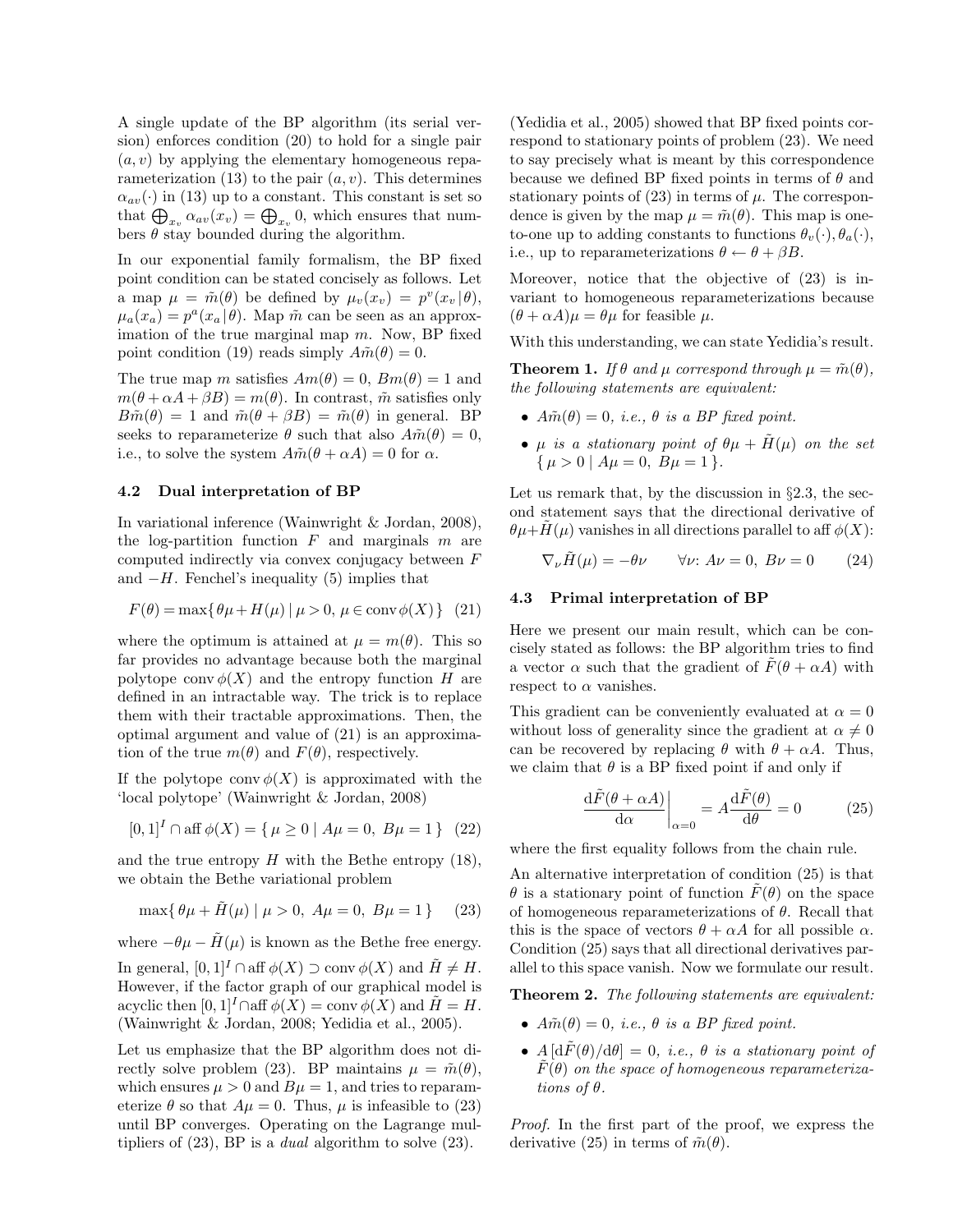We begin by expressing the derivative  $d\tilde{F}(\theta)/d\theta$  in terms of  $\tilde{m}(\theta)$ . Differentiating (17) yields

$$
\frac{\partial \tilde{F}(\theta)}{\partial \theta_v(x_v)} = (1 - n_v) \frac{\partial F^v(\theta)}{\partial \theta_v(x_v)} + \sum_{a \ni v} \frac{\partial F^a(\theta)}{\partial \theta_v(x_v)} \quad (26a)
$$

$$
\frac{\partial \tilde{F}(\theta)}{\partial \theta_a(x_a)} = \frac{\partial F^a(\theta)}{\partial \theta_a(x_a)}
$$
(26b)

Let us denote  $\mu = \tilde{m}(\theta)$  for brevity. By (4), we have

$$
\frac{\partial F^v(\theta)}{\partial \theta_v(x_v)} = \mu_v(x_v)
$$
  

$$
\frac{\partial F^a(\theta)}{\partial \theta_a(x_a)} = \mu_a(x_a) \qquad \frac{\partial F^a(\theta)}{\partial \theta_v(x_v)} = \sum_{x_{a\backslash v}} \mu_a(x_a)
$$

Plugging this into (26) and some manipulations yields

$$
\frac{\partial \tilde{F}(\theta)}{\partial \theta_v(x_v)} = \mu_v(x_v) + \sum_{a \ni v} \gamma_{av}(x_v) \tag{27a}
$$

$$
\frac{\partial \tilde{F}(\theta)}{\partial \theta_a(x_a)} = \mu_a(x_a)
$$
\n(27b)

where we denoted  $\gamma = A\mu$ , i.e.,

$$
\gamma_{av}(x_v) = \sum_{x_{a\backslash v}} \mu_a(x_a) - \mu_v(x_v)
$$

By (11a), the components of (25) read

$$
\frac{\partial \tilde{F}(\theta + \alpha A)}{\partial \alpha_{av}(x_v)}\bigg|_{\alpha = 0} = \sum_{x_{a\backslash v}} \frac{\partial \tilde{F}(\theta)}{\partial \theta_a(x_a)} - \frac{\partial \tilde{F}(\theta)}{\partial \theta_v(x_v)} \qquad (28)
$$

Plugging (27) into (28) finally yields

$$
\frac{\partial \tilde{F}(\theta + \alpha A)}{\partial \alpha_{av}(x_v)} \bigg|_{\alpha = 0} = -\sum_{b \ni v, b \neq a} \gamma_{bv}(x_v) \tag{29}
$$

In the second part of the proof, we express the two statements in Theorem 2 in terms of  $\gamma$ . The first statement is equivalent to system (30a) below. By (29), the second statement is equivalent to system (30b).

$$
\gamma_{av}(x_v) = 0 \qquad \forall a \in E, \ v \in a, \ x_v \qquad (30a)
$$

$$
\sum_{b \ni v, b \neq a} \gamma_{bv}(x_v) = 0 \qquad \forall a \in E, \ v \in a, \ x_v \qquad (30b)
$$

We need to show that systems (30a) and (30b) are equivalent. This can be shown separately for each pair  $(v, x_v)$ . Pick  $(v, x_v)$  and write  $\gamma_a$  instead of  $\gamma_{av}(x_v)$  for simplicity. Then we need to show that an arbitrary set of numbers  $\{\gamma_a \mid a \ni v\}$  satisfies the equivalence

$$
\left[\gamma_a = 0 \ \forall a \ni v\right] \Longleftrightarrow \left[\sum_{b \ni v, b \neq a} \gamma_b = 0 \ \forall a \ni v\right]
$$

which is already easy.

Next, we give a second order property of function  $\tilde{F}$ . **Theorem 3.** Consider  $\tilde{F}(\theta + \alpha A)$  as a function of  $\alpha$ . Every stationary point of this function is a saddle point.

Proof. We need to show that the Hessian

$$
\frac{\mathrm{d}^2 \tilde{F}(\theta + \alpha A)}{\mathrm{d}\alpha^2}
$$

is indefinite at any point  $\alpha$  satisfying  $A\tilde{m}(\theta + \alpha A) = 0$ . It suffices to show that only a partial Hessian is indefinite. We obtain this partial Hessian by computing the partial derivatives  $\partial^2 \tilde{F}(\theta + \alpha A)/\partial \alpha_k \partial \alpha_\ell$  only for some of all possible pairs  $(k, \ell)$ . After some work (we do not present details of the derivation) we get

$$
\frac{\partial^2 \tilde{F}(\theta + \alpha A)}{\partial \alpha_{av}(x_v) \partial \alpha_{bv}(x_v)} = \begin{cases} 0 & \text{if } a = b \\ [\mu_v(x_v) - 1] \mu_v(x_v) & \text{if } a \neq b \end{cases}
$$

where  $\mu = \tilde{m}(\theta + \alpha A)$ . This holds only if  $A\mu = 0$ , at points  $A\mu \neq 0$  the derivative is more complex. The derivative takes only two values, depending on whether  $a = b$  or  $a \neq b$ . Hence the diagonal elements of the partial Hessian are zero and the remaining elements are equal. Any such matrix is indefinite.

#### 4.4 Relation of primal and dual view

One can notice that  $\tilde{F}$ ,  $\tilde{H}$ ,  $\tilde{m}$  are related by certain equalities, which can be seen as 'rudiments' of convex conjugacy relationship among the true  $F, H, m$ .

Thus, (27) shows that if  $\theta$  is a BP fixed point then

$$
\frac{\mathrm{d}\tilde{F}(\theta)}{\mathrm{d}\theta} = \tilde{m}(\theta) \tag{31}
$$

In contrast to (4), equality (31) holds only at BP fixed points because of the extra term  $\sum_{a \ni v} \gamma_{av}(x_v)$  in (27a), which vanishes at and only at BP fixed points. In fact, this might suggest that the map  $\mu = dF(\theta)/d\theta$ is a more fundamental object than the map  $\mu = \tilde{m}(\theta)$ – but we do not further pursue this observation here.

If  $\mu = \tilde{m}(\theta)$  and  $A\mu = 0$  (i.e.,  $\theta$  is a BP fixed point) then

$$
\tilde{F}(\theta) - \tilde{H}(\mu) - \theta\mu = 0 \tag{32}
$$

Unlike Fenchel's equality for true  $F$ ,  $H$ ,  $m$ , equality (32) fails to hold if  $A\mu \neq 0$ . Interestingly, we observed that condition  $A\mu = 0$  becomes unnecessary if the form (18) of the Bethe entropy is replaced by its different form. Let

$$
\tilde{H}(\mu) = \sum_{v \in V} H^v(\mu) - \sum_{a \in E} J^a(\mu)
$$
 (33)

where

П

$$
J^{a}(\mu) = \sum_{x_a} \mu_a(x_a) \log \frac{\mu_a(x_a)}{\prod_{v \in a} \mu_v(x_v)}
$$